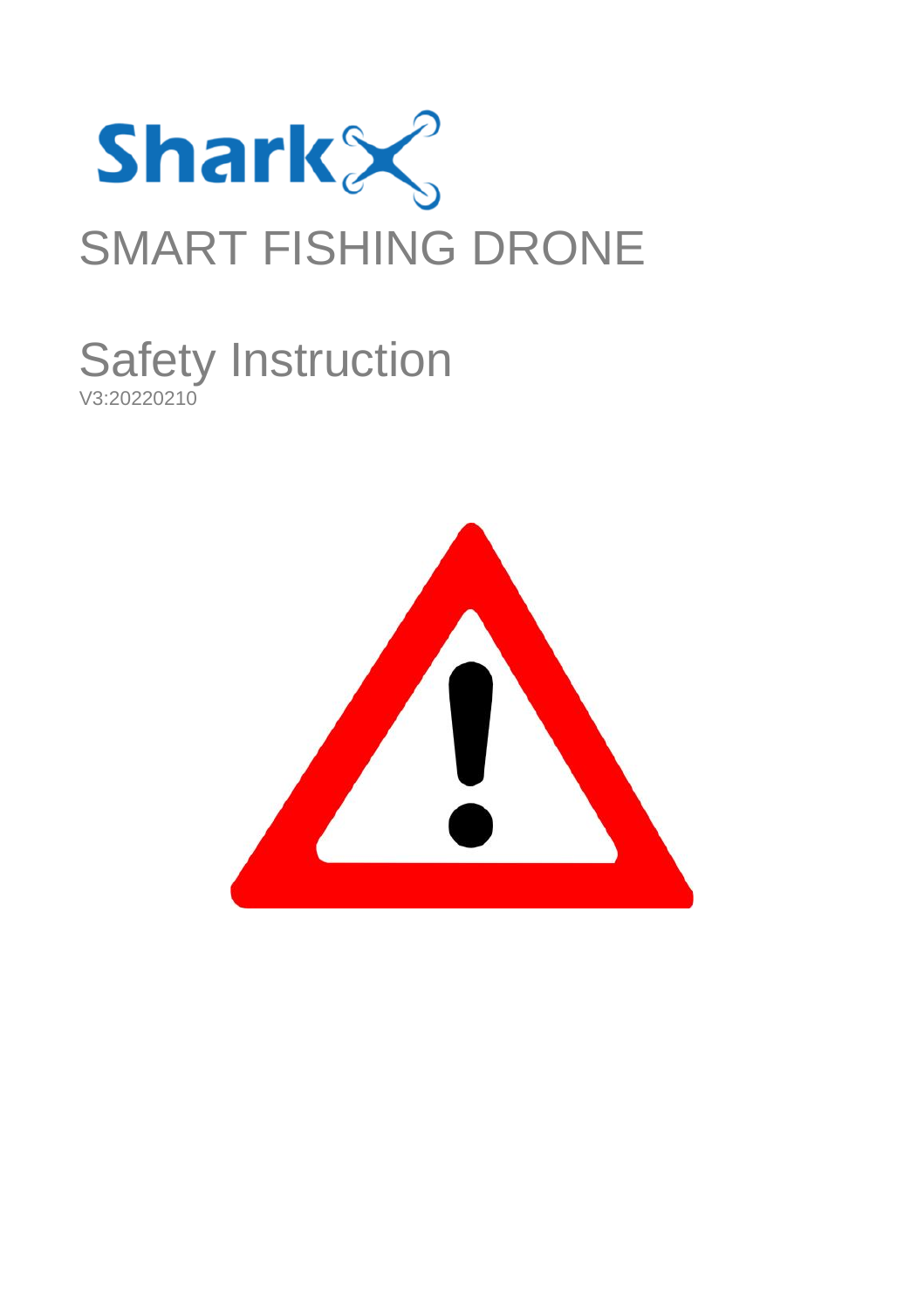#### **1. Environment Requirements**

- Use the product in open areas only and always within the sight of the user.
- Do not use the product indoor or nearby any crowds.
- Do not use the product close to tall/large metal structures.
- Do not use the product nearby strong radio interference activity areas.
- Do not use the product nearby any strong magnetic fields.
- Do not use the product in extreme weather conditions, such as strong wind with the speed exceeding 36km/h, heavy rain, snow, thunderstorm, lightning or fog.

### **2. Pre-flight Checklist**

- Ensure all the CW and CCW propellers are respectively installed in correct direction and firmly on motor.
- Ensure the battery is fully charged before flying and the compartment cover should be locked firmly after the battery is inserted in.
- Ensure SharkX has connected with remote control and receive the signal from at least 15 satellites before flying.
- Calibrate SharkX before flying in a new environment and restart the SharkX after calibration. First calibration will take a while.
- Ensure to download the latest version of Rippton app with an iOS 9 (or later) or Android 8.0 (or later) device and above to assist control of the SharkX.
- Ensure to fully read and understand all information about the SharkX, including the User Manual, Quick Start Guide, Safety Instructions and Disclaimer.
- Ensure to be familiar with how to control the SharkX for flying and casting.
- Users without any drone-piloting experience should practice more than 20 hours in a wide and empty space, before using the SharkX for sea fishing.

# **3. Operation**

• Do not use the product under the influence of drugs, alcohol or medication.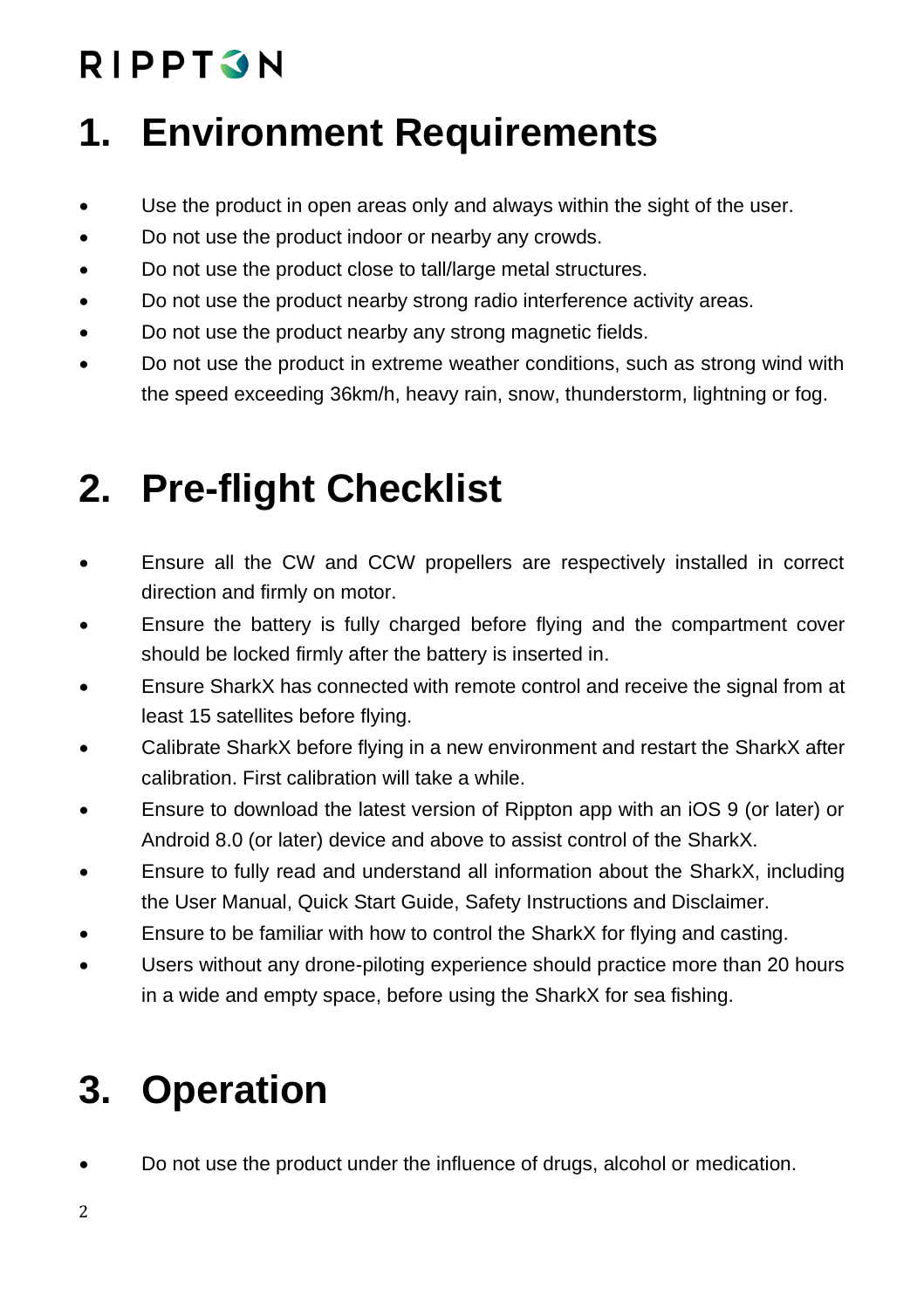- Do not use the product when lacking concentration or awareness.
- Be vigilant and careful at all times when using the product.
- Do not take off the product from the water.
- Do not land the product on the water except for emergency.
- Restart the SharkX and remote control when there is no image on the remotecontrol screen.
- Stay away from the rotating propellers and motors when the product is turned on.
- Ensure to observe all local regulations, obtain appropriate authorizations, and understand the risks.
- **•** Ensure to start with a low payload (like  $1$ kg  $-1.5$ kg) and gradually increase it up to 3.0 kg when familiar with the product.
- Ensure to keep connecting the SharkX to the mobile device and monitor the battery level from the Rippton App's interface during the flight.
- Ensure to take off the SharkX at the flat ground.
- The product will automatically return to the HOME point when at a low battery level, or when the voltage reaches 21.6V, or when the radio signal is lost. When the signal is received again, to regain control, short press and long press RTL button and switch to manual mode and switch back.
- Stop using the product if there is any damage, and follow the instructions in User Manual or contact local dealer in case of an error.
- Ensure there are no ship, speedboat, yacht or any other watercraft in 200-meter range while casting fishing line. If any watercraft appears, drop the payload beforehand, to avoid any danger.
- Ensure to only attach the payload when SharkX is on the ground and motors stopped. Do not attach anything or try to move SharkX during flight.
- Only use the supplied charger for battery charging to avoid potential damage. Rippton takes no responsibility if a battery is charged by a non-Rippton charger.
- Do not use the charger with other products.
- Do not charge the battery near fire, heat source or flammable materials.
- Do not charge the battery immediately after flight until it cools down.
- Do not clean a charger with denatured alcohol or other flammable solvents.
- Do not touch the mains plug with wet hands.
- Ensure to check the battery, cables and charger for any damage before charging.
- Ensure to charge the battery at temperatures between 10°C and 45°C.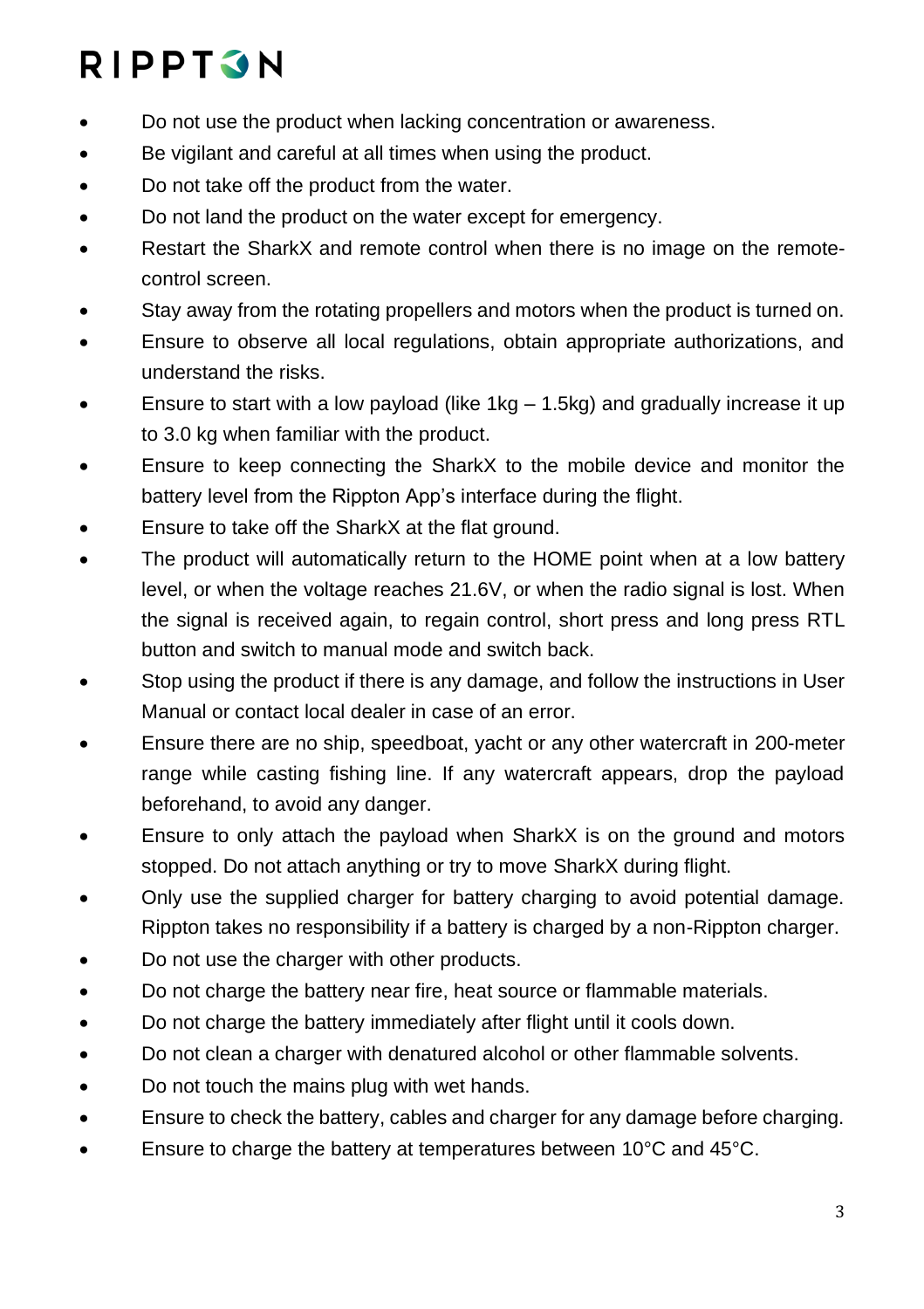- Ensure to connect the charger to a permanent and earthed AC wall socket before charging.
- Ensure to use the charger in a suitable, properly installed and easily accessible mains power socket.
- Ensure to unplug all connections immediately and stop using the battery or charger with any visible damage, a strong odor or excessive overheating of components.
- Ensure to grasp the plug instead of the cord to unplug charger.
- Ensure to disconnect the charger from the mains when the battery is fully charged.
- Do not pull the fishing line if it got snagged with the drone. It may break the drone's balance.

#### **4.** Battery Safety Instructions

- NEVER use non-Rippton battery. Go to local distributors to purchase replacements. Rippton takes no responsibility for any damage caused by non-Rippton battery.
- NEVER use or charge swollen, leaky, or damaged battery.
- NEVER install or remove the battery from the SharkX when it is turned on.
- NEVER disassemble or pierce a battery in any way.
- Do not use the battery in strong electrostatic or electromagnetic environments.
- Do not reversely connect the positive and negative terminals of the battery.
- Do not use the battery to fly the SharkX when the battery level is lower than 20%.
- Do not put the battery into any kind of liquid. Do not leave the battery out in the rain or near a source of moisture.
- Ensure to fully charge the battery before every flight.
- Ensure to take the battery out immediately and put it in a safe and open area if the battery falls into water during the flight. Maintain a safe distance from the battery until it is completely dry, and do not use damaged battery again.
- Use the battery at temperatures between -10°C and 60°C.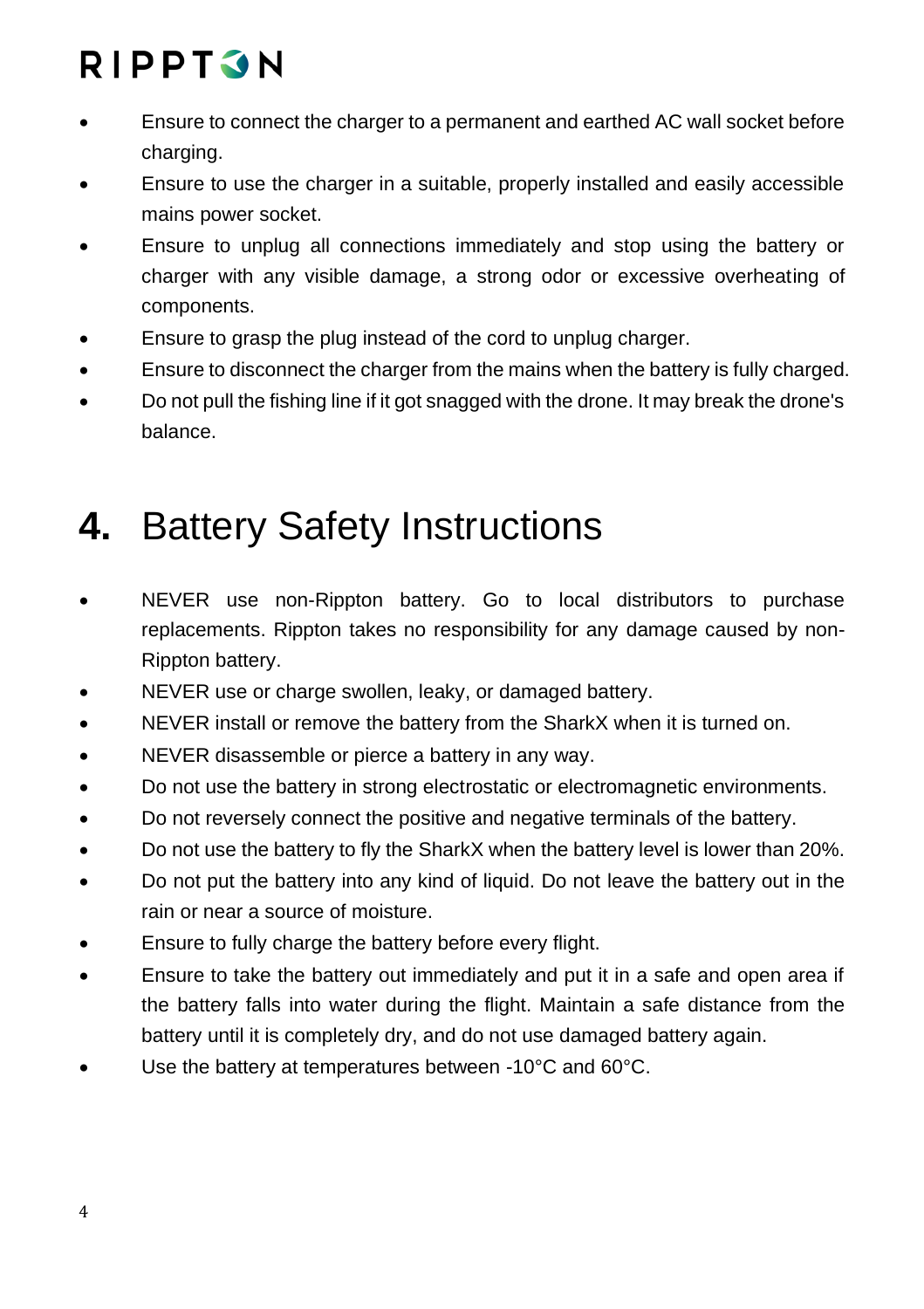#### **5.** Regulations And Flight Restrictions

- Do not fly the product near or inside No-Fly Zones specified by local laws and regulations, including airports, borders between two sovereign countries or regions, major cities or regions and etc., which will be subject to continuous change.
- Do not fly around sensitive infrastructure or property such as power stations, water treatment facilities, correctional facilities, heavily traveled roadways, government facilities, military zones etc.
- Abide by all regulations set forth by government and regulatory agencies when using the product, including the ICAO and the FAA.
- Do not fly the product above the authorized altitude (120 m) or exceed the suggested flying radius (1 km).
- Do not fly the product in the vicinity of manned aircraft, regardless of altitude.
- NEVER use the product to carry illegal or dangerous payloads/goods.
- Always keep the product within visual line of sight.
- Use the product within the specified performance limits.

#### **6.** Storage And Maintenance

- Ensure to do maintenance and inspection frequently. Stop using the product when there is any visible damage, strong odor, or excessive overheating of components.
- Do not make alterations or technical modifications to the product.
- Do not attempt to open, modify or repair the product.
- Ensure to only use original accessories and spare parts. This product does not contain any user-serviceable parts, except for the propellers.
- Ensure to go to authorized resellers with any configuration, servicing, and repairs requirements.
- Ensure to unplug all connections before cleaning the product/charger.
- Do not clean electrical/ electronic parts.
- Do not dip the SharkX or remote control into the water.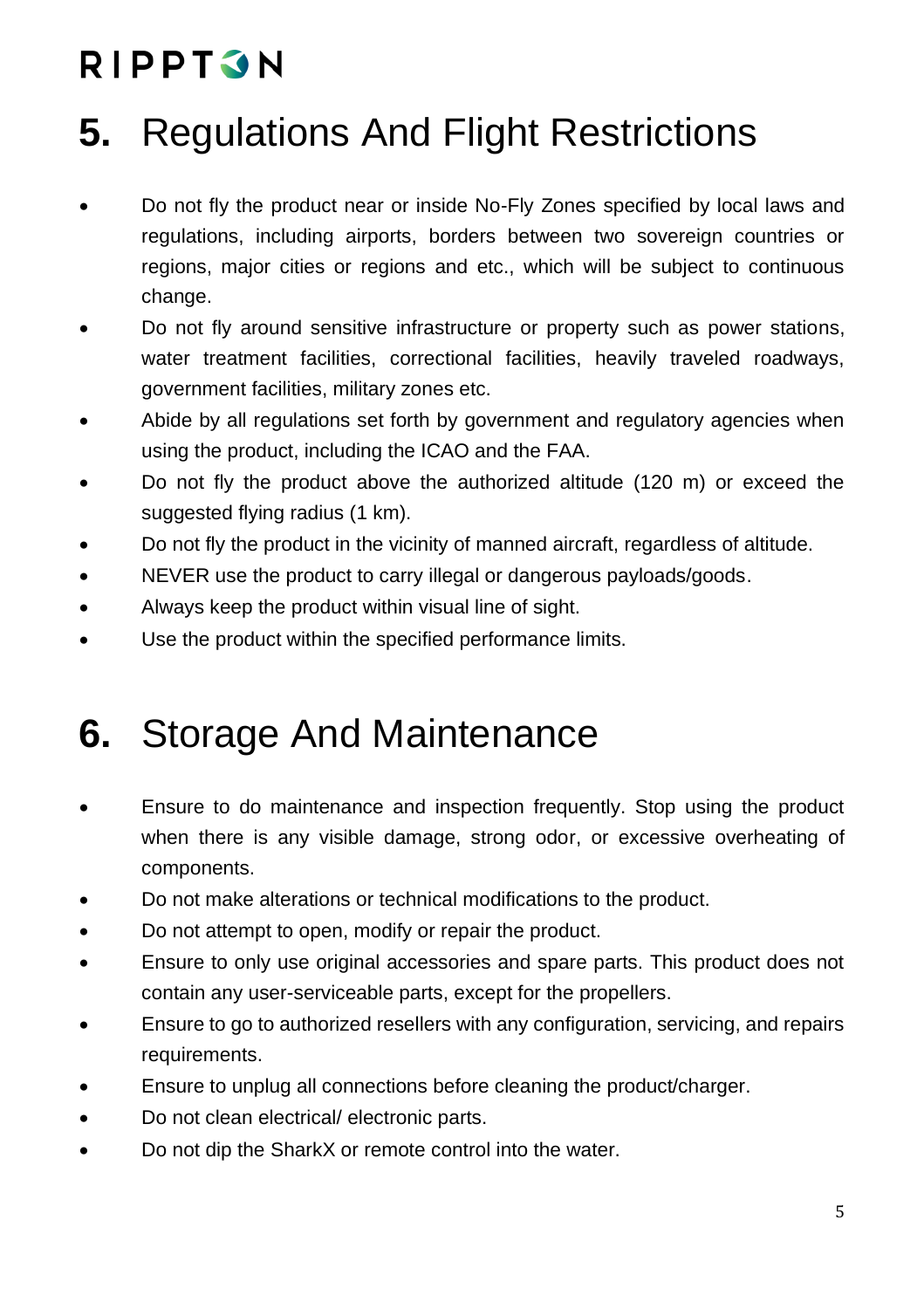- Ensure to clean the product housing with a damp cloth instead of any alcohol or chemicals.
- Do not put the product close to other radio equipment.
- Ensure to keep the product away from clothing, fingers, hair and etc. to prevent entanglement and jamming.
- Ensure to store the product in a cool, dry place away from the direct sunlight to avoid potential overheat damage to the built-in Li-Po battery.
- Store the product within a temperature range of  $+5^{\circ}$ C to  $+40^{\circ}$ C and with a relative humidity of max 50% at +40°C.
- Do not put the battery within the reach of children or pets.
- Do not put the battery near metal objects to avoid short circuit.
- Do not leave the battery inside of a vehicle on hot days.
- Do not put the battery in a microwave oven or in a pressurized container.
- Do not put the battery near fire or heat sources.
- Do not place heavy objects on the battery.
- Ensure to keep the battery in a cool and dry place.
- Ensure to store the battery at temperatures between -20°C and 25°C.
- Ensure to charge the battery monthly even if it would not be used soon, in order to avoid the over-discharge due to the special characteristic of the Li-Po battery.
- Ensure to take the battery out of the SharkX after each use.

#### **7.** Battery Disposal

- Ensure to dispose the battery ONLY after a complete discharge.
- Ensure to place the battery in specific recycling boxes instead of regular trash containers.
- Ensure to strictly follow local regulations for battery disposal and recycling.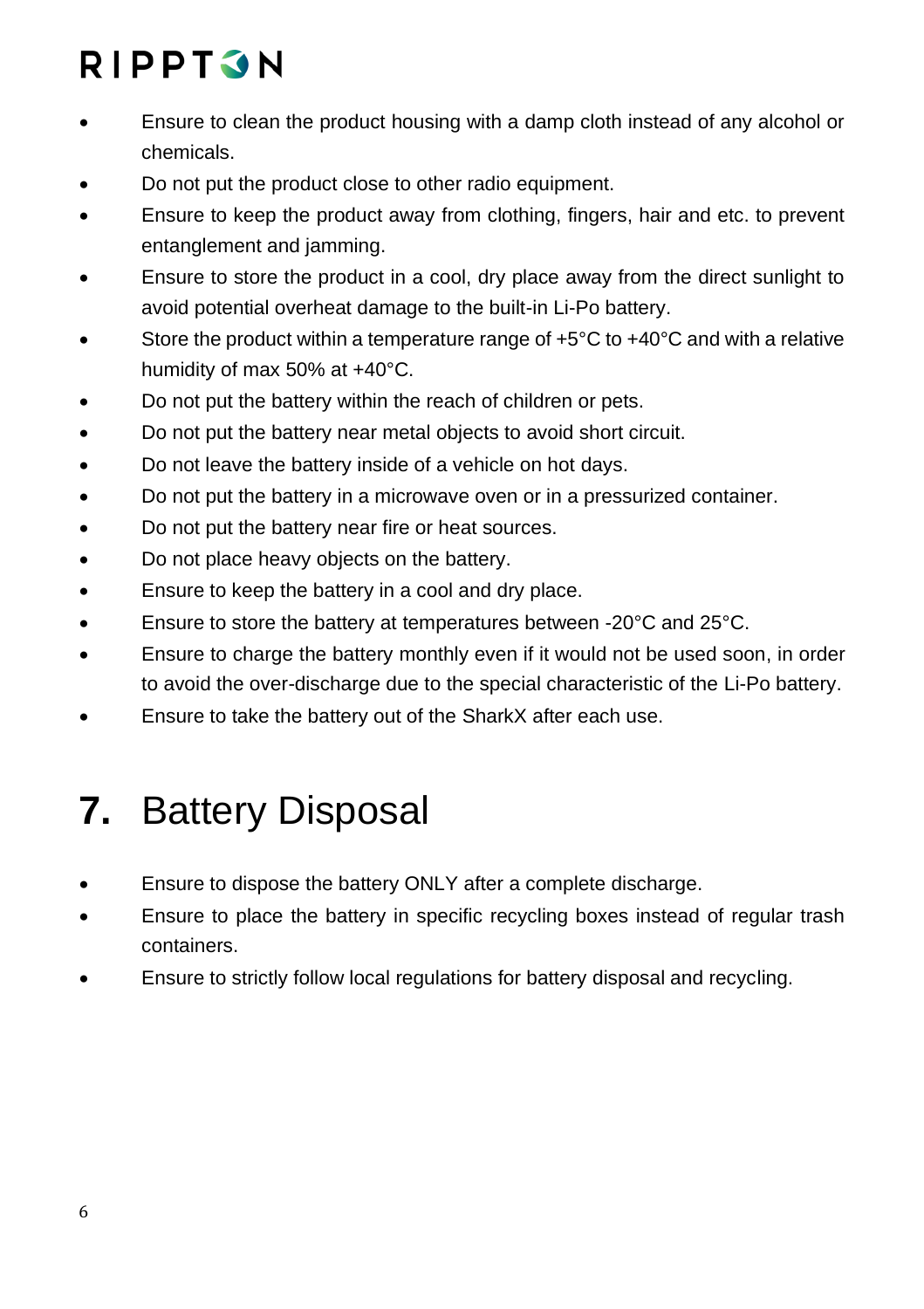#### **8.** Disclaimer And Warning

The product is not a toy and should not be used by children under 14 years of age.

The product is recommended to use by people with drone-piloting experience.

Users without any drone-piloting experience should practice more than 20 hours at a wide and empty space before using the SharkX for sea fishing.

This product is not intended for use by people with restricted physical, sensory or intellectual capability or lack of experience and/ or knowledge.

The product is only allowed to use for fishing.

Rippton makes no representations or warranties with respect to this manual and, to the maximum extent permitted by law, expressly limits its liability for breach of any warranty that may be implied by to the replacement of this manual with another. Furthermore, Rippton reserves the right to revise this publication at any time without incurring an obligation to notify any person of the revision.

The information provided in this documentation contains general descriptions and/or technical characteristics of the performance of the products contained herein. This documentation is not intended as a substitute for and is not to be used for determining the suitability or reliability of these products for specific user applications. It is the duty of any such user or integrator to perform the appropriate and complete risk analysis, evaluation and testing of the products with respect to the relevant specific application or use thereof. Neither Rippton nor any of its affiliates or subsidiaries shall be responsible or liable for misuse of the information that is contained herein. If you have any suggestions for improvements or amendments or have found errors in this publication, please notify us.

All pertinent state, regional, and local safety regulations must be observed when installing and using this product. For reasons of safety and to help ensure compliance with documented system data, only the manufacturer shall perform repairs to components.

When devices are used for applications with technical safety requirements, the relevant instructions must be followed. Failure to observe this information can result in injury or equipment damage.